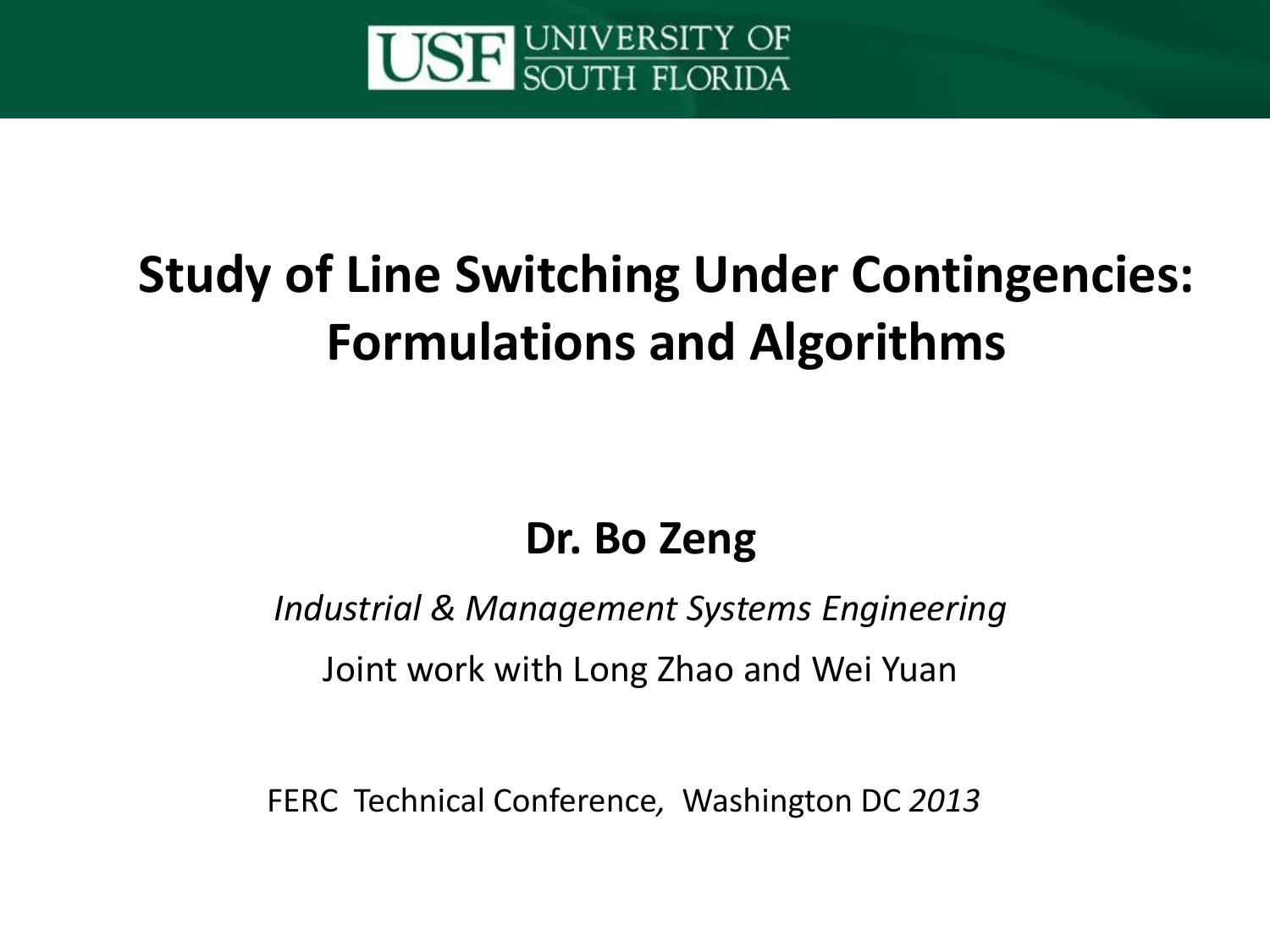

- Background and Motivation
- Robust UC and Column-and-Constraint Generation Method
- Mathematical Formulations and Results
- Algorithm Improvement
- **Conclusions**

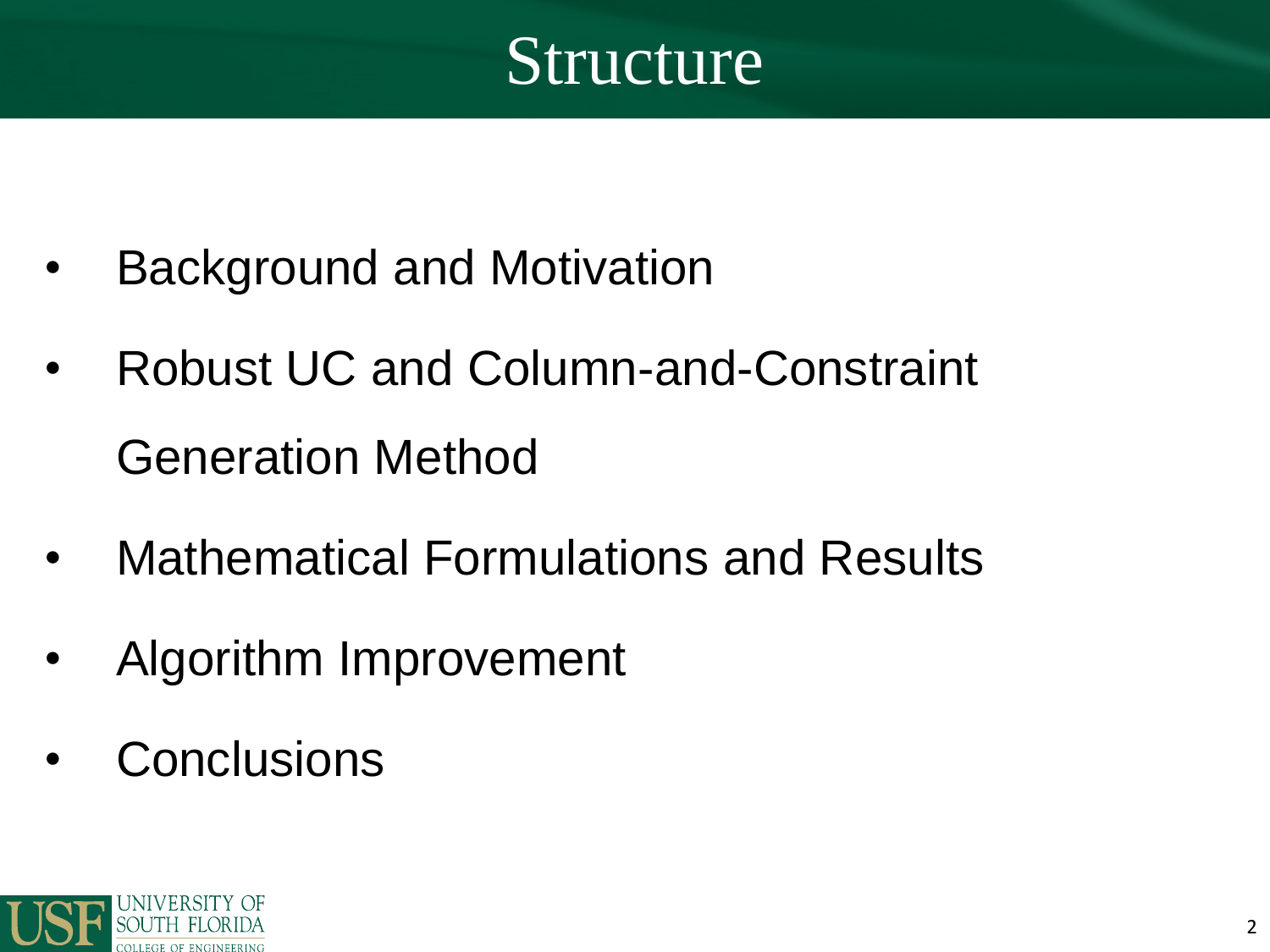## **I-Background and Motivation**

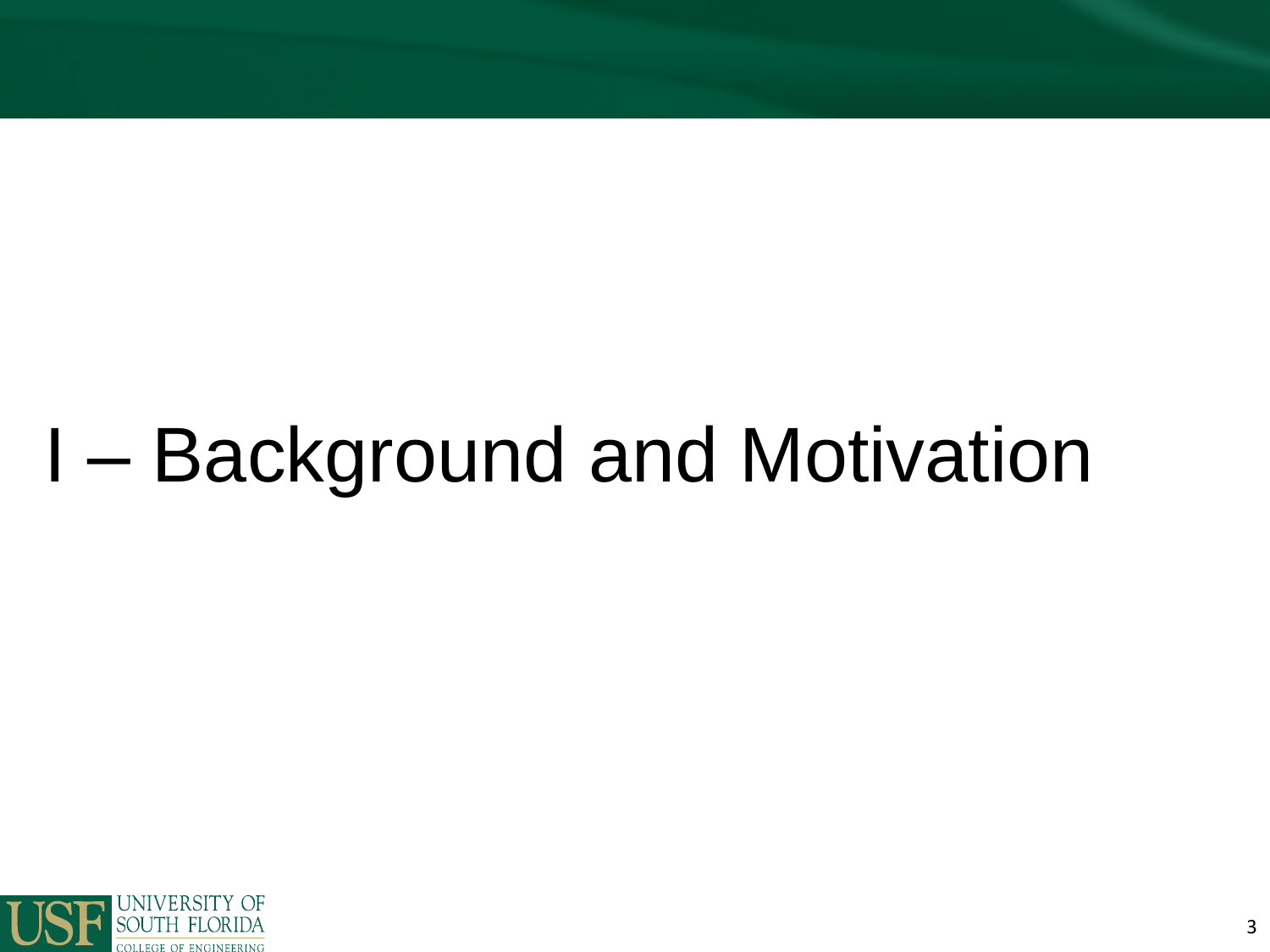### Background and Motivation

- Transmission lines were treated static facilities
- Post-contingency corrective operations --- line switching to handle contingencies
- Recent initiative on co-optimization between dispatch+ line switching ---- dynamic topology
- Dispatch cost can be saved up to 25% (Hedman et al.2009)
- Including line switching in preventive analysis and operations considering contingencies – before contingencies

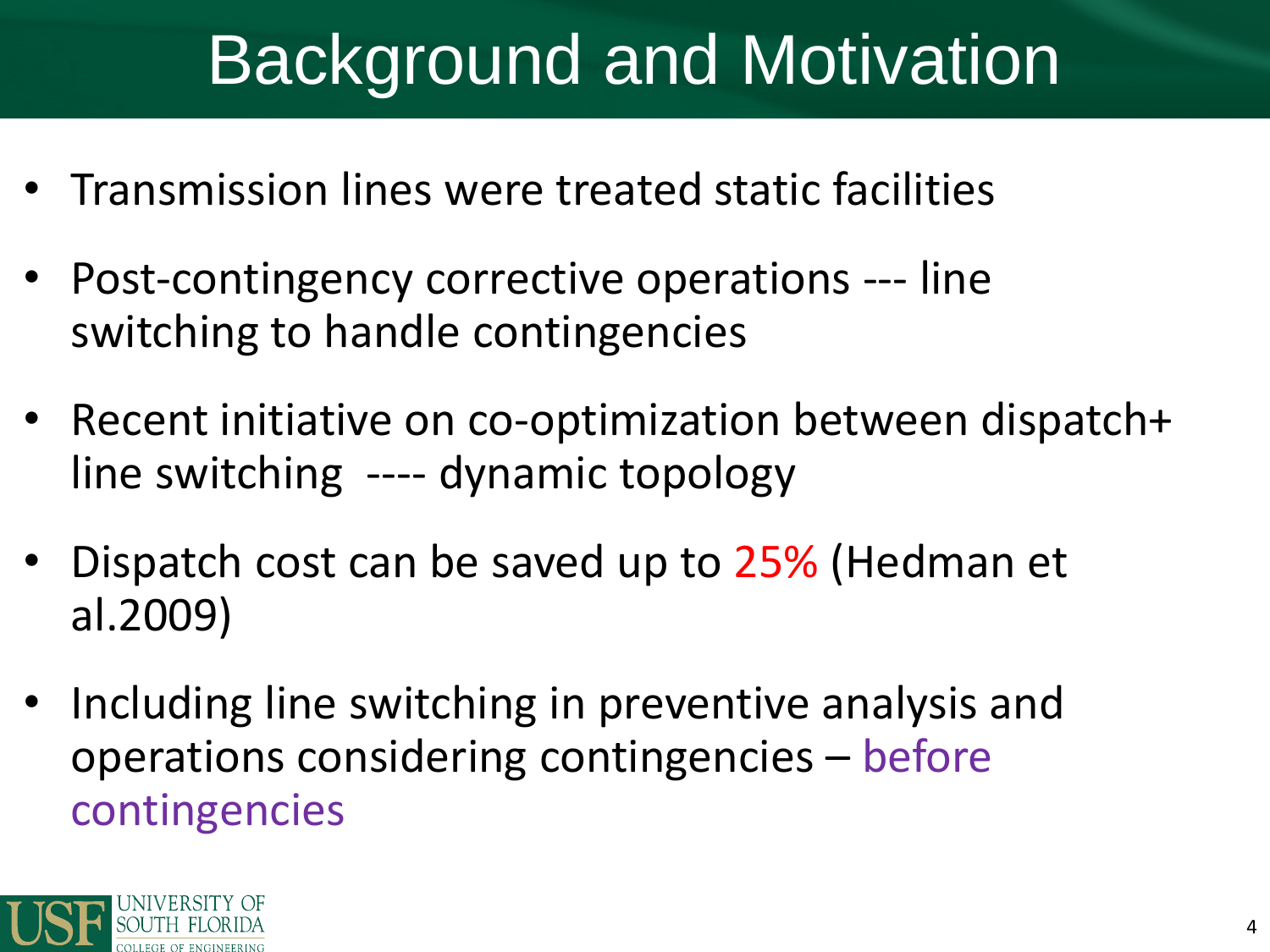### Background and Motivation

- Vulnerability analysis with line switching -- what is the most destructive N-k contingency
- Grid upgrading with line switching -- how to make use of line switching in system design
- Robust Unit Commitment with N-k consideration and line switching -- what are daily benefit and cost reduction (on-going)

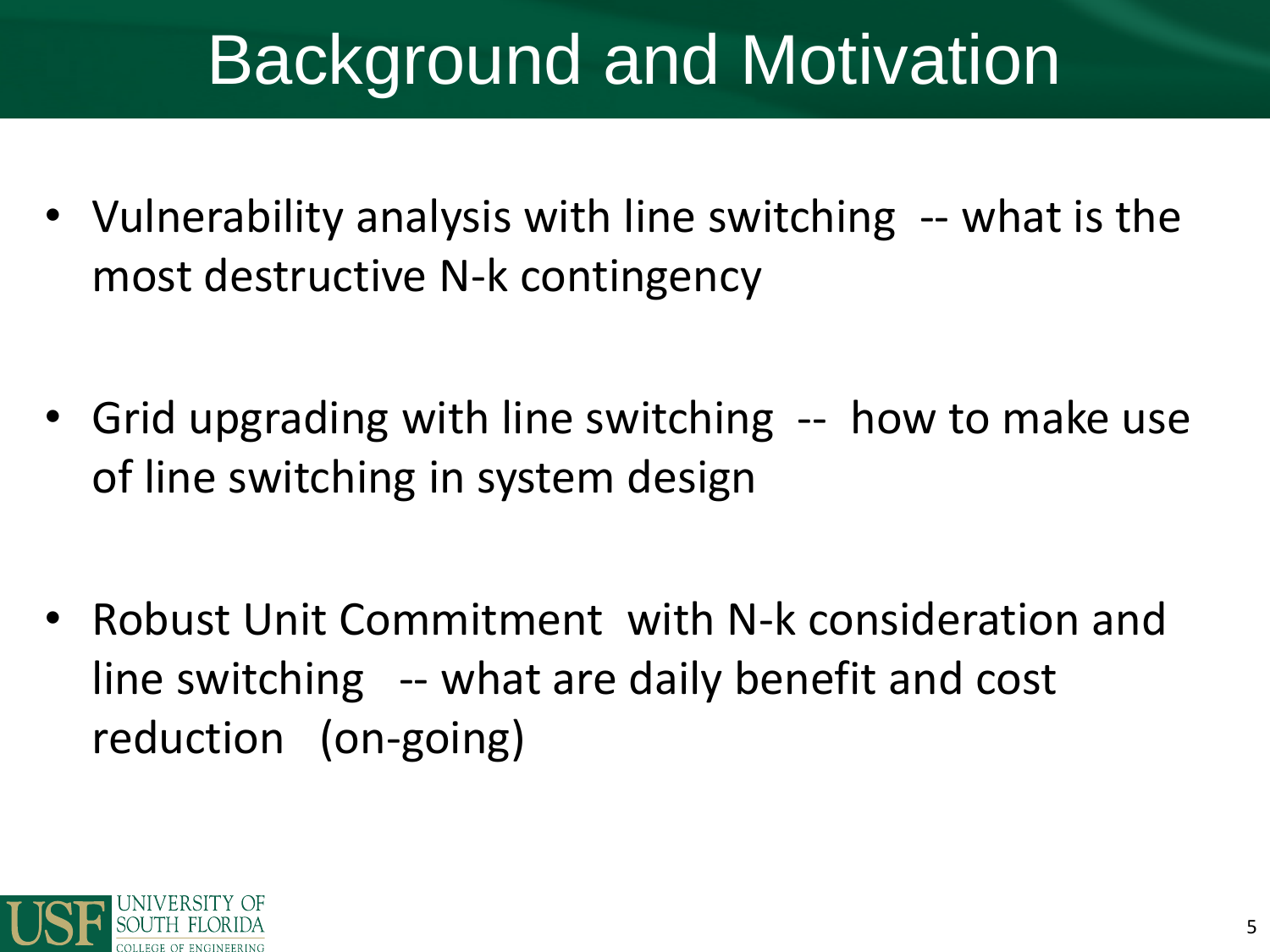### II - Robust UC & Column-and- $\bullet$ **Constraint Generation Method**

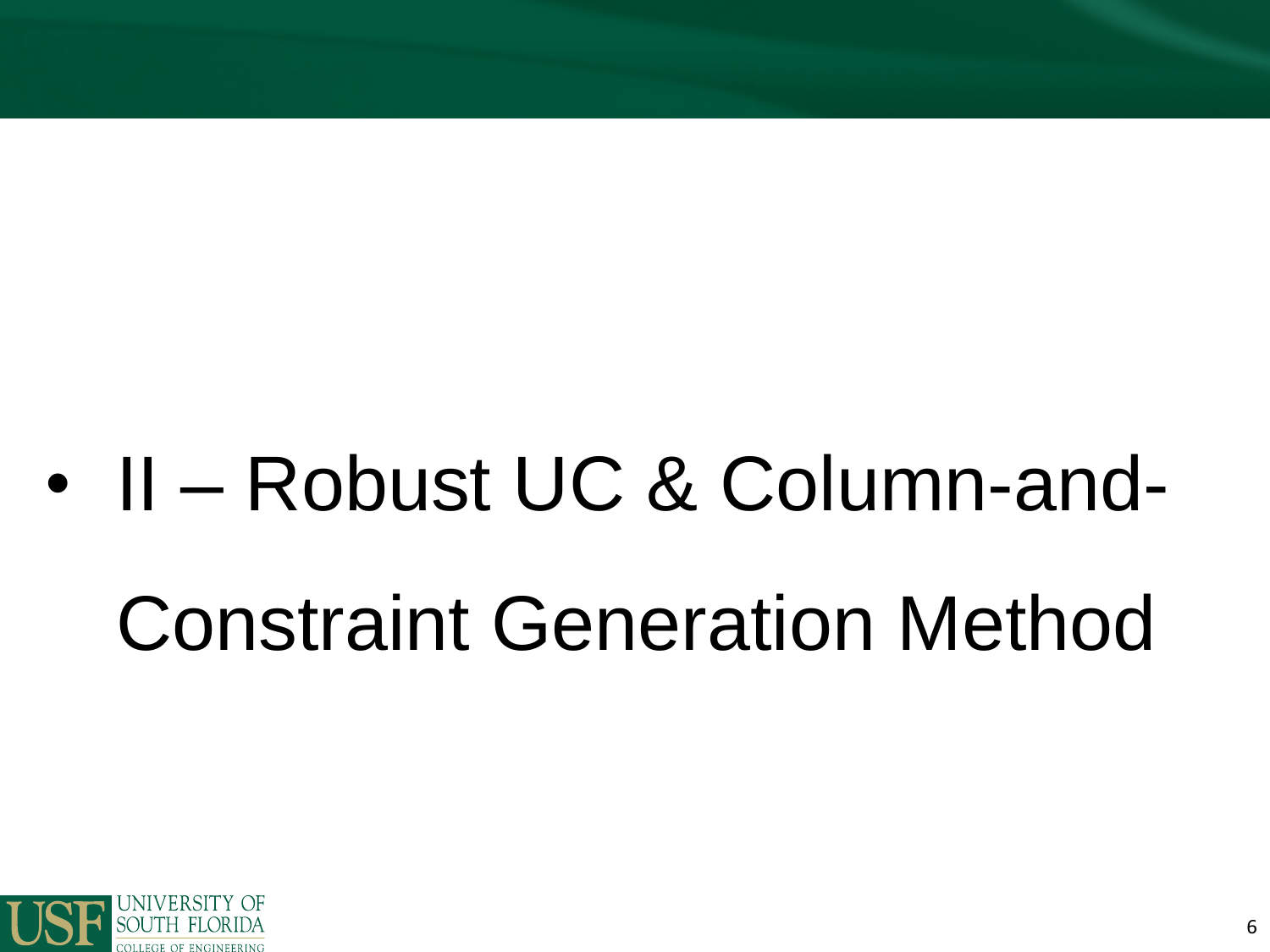### A Revisit of Robust Unit Commitment

• Two-stage Robust Unit Commitment



- Computing methods:
	- ‐ Benders decomposition (Bertsimas et al., Jiang et al.)
	- ‐ Column-and-Constraint Generation algorithm (Zeng and Zhao)

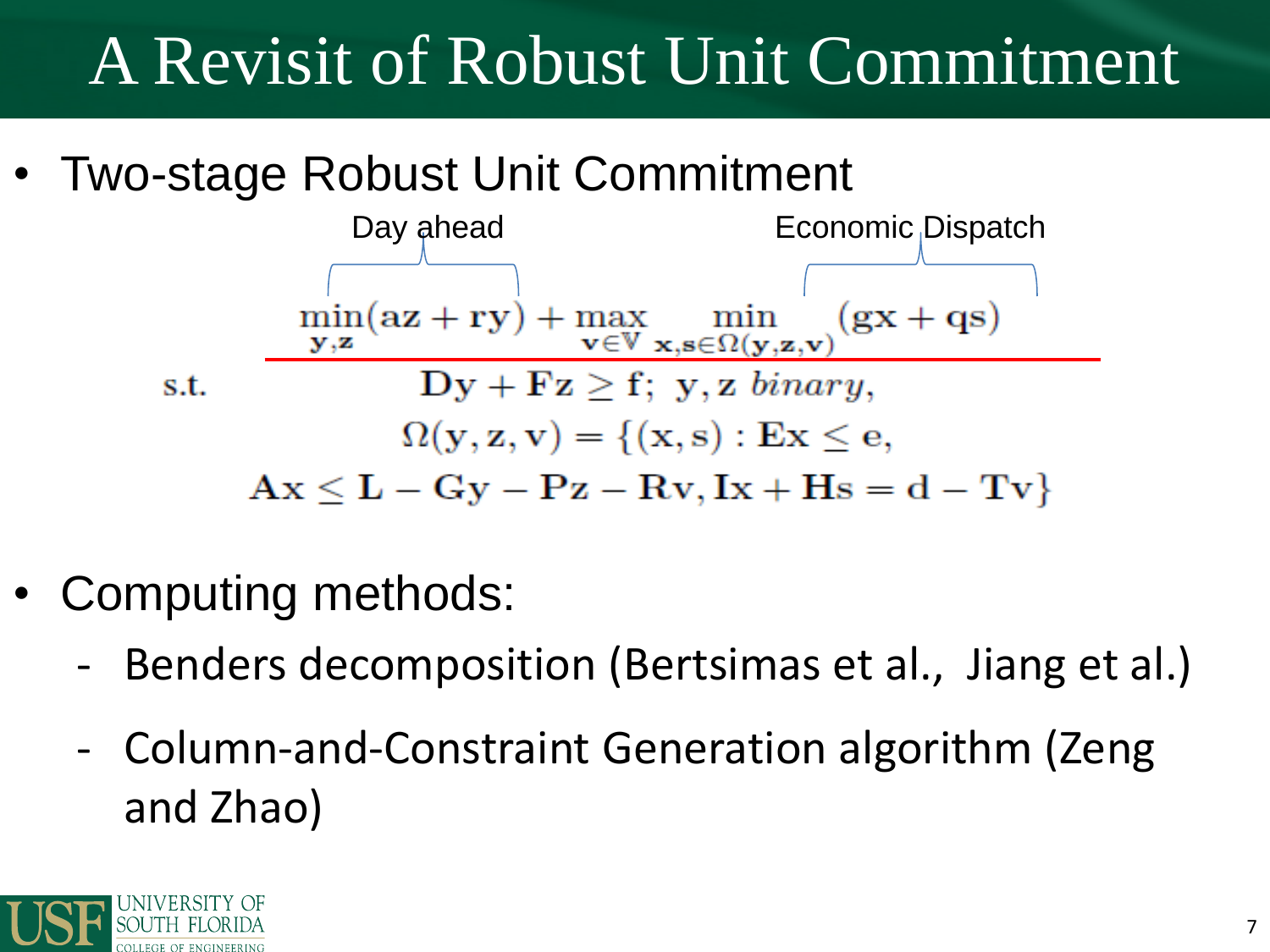### Column-and-Constraint Generation



- Iteratively solve master and subproblems until LB=UB
- Initially, called "primal cut alg." Formal name: Columnand-constraint generation method (Zeng and Zhao:

*Operations Research letters 2013*)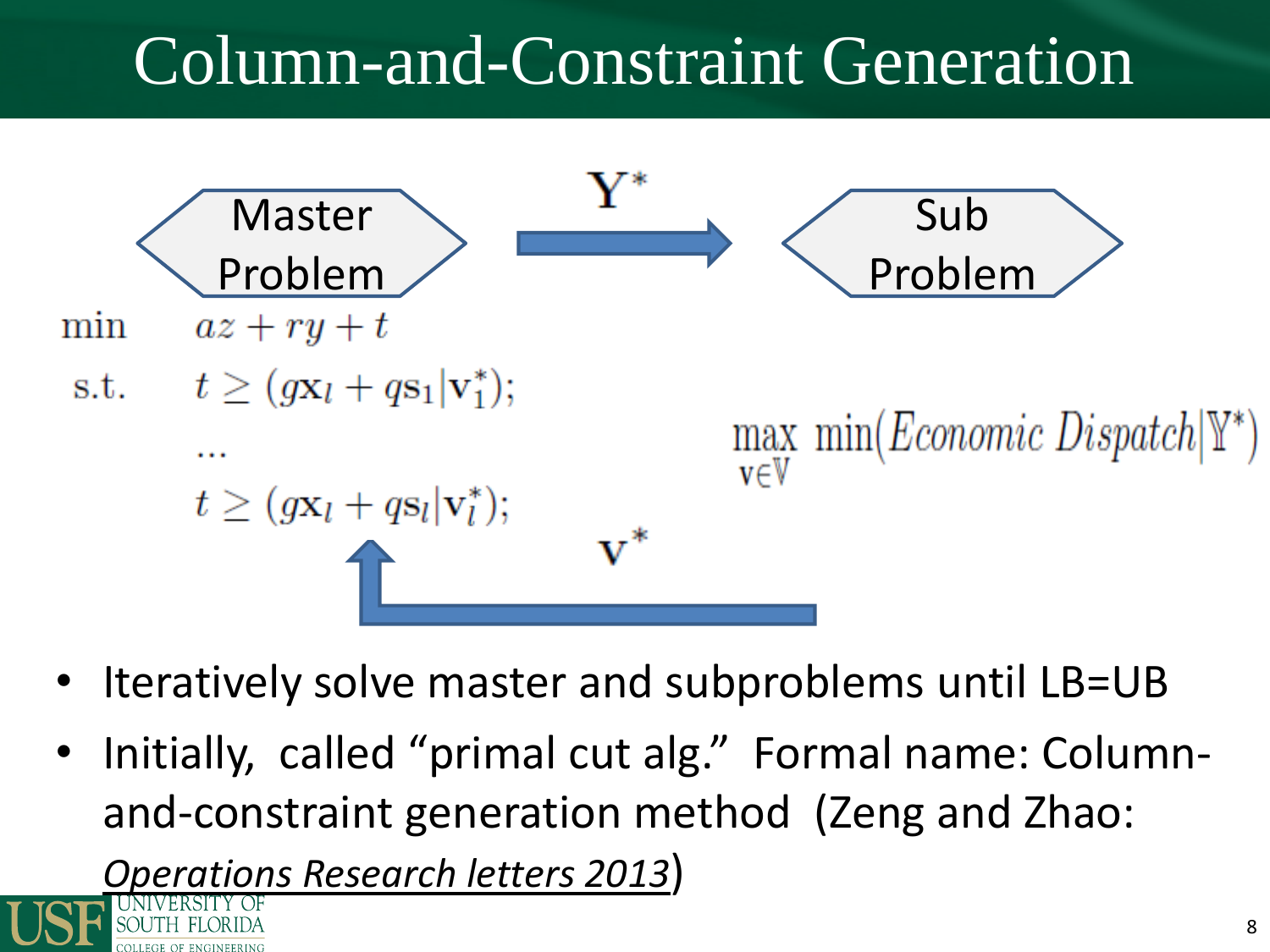### A Revisit of Robust Unit Commitment

- BA Benders algorithm
- C & CG Column and Constraint Generation method

|       |         | BA              |            |        | C&CG    |            |
|-------|---------|-----------------|------------|--------|---------|------------|
| cases | profit  | time(s)         | iterations | profit | time(s) | iterations |
| case1 | 596669  | 2239            | 80         | 594674 | 50      |            |
| case2 | 589931  | 4619            | 70         | 589478 | 243     |            |
| case3 | 581290* | $>20000$ *      | $120*$     | 583293 | 803     |            |
| case4 | 578362  | 12670           | 59         | 575876 | 324     |            |
| case5 | 572166* | $\approx 20000$ | $70*$      | 571181 |         |            |

- ‐ drastically faster than Benders: >20 times
	- ISO-NE adopted, time reduced 5 hours to 5 mins
	- ‐ A general method for *min-max -min* problem

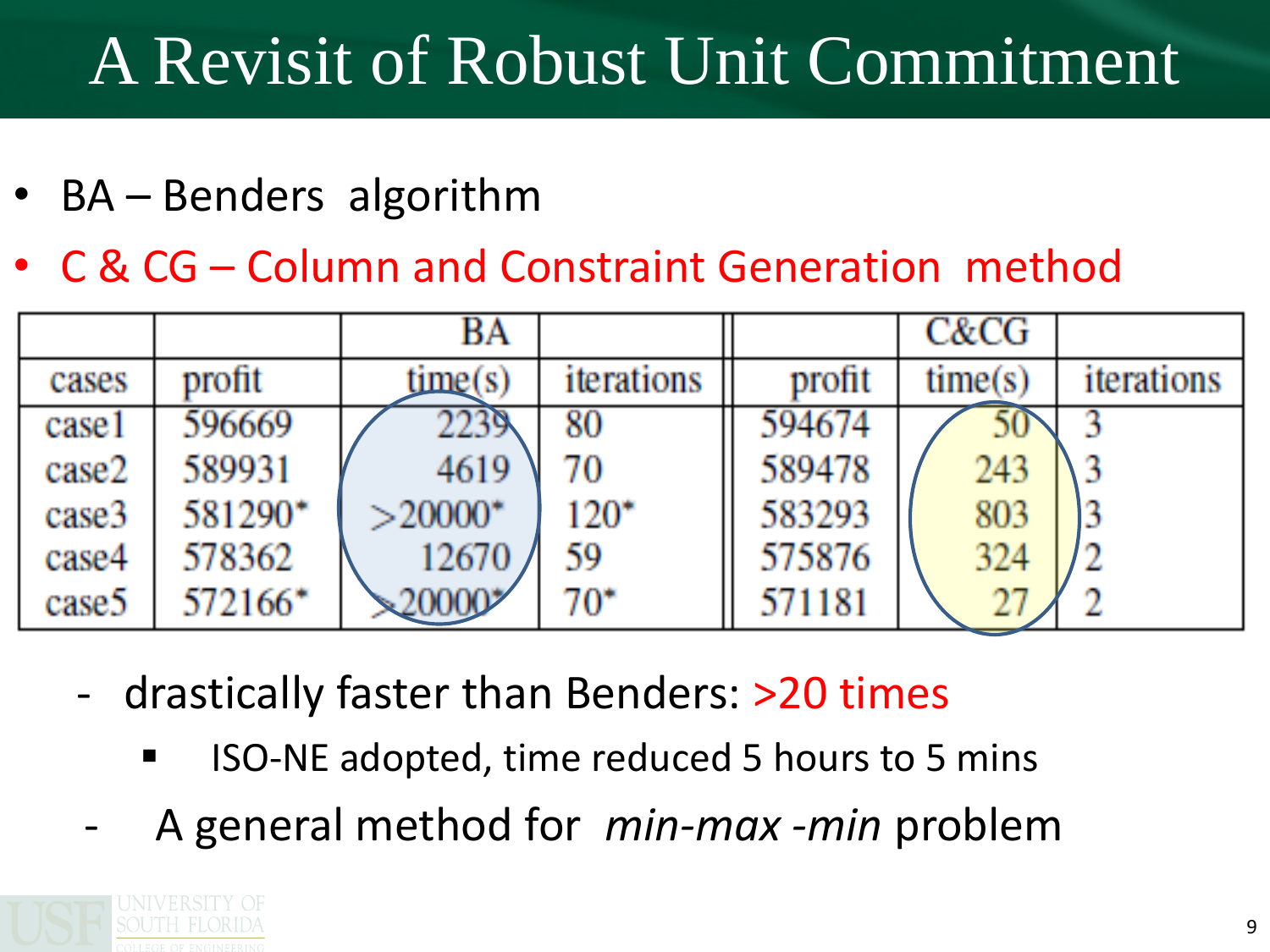# III - Math Formulations & Results

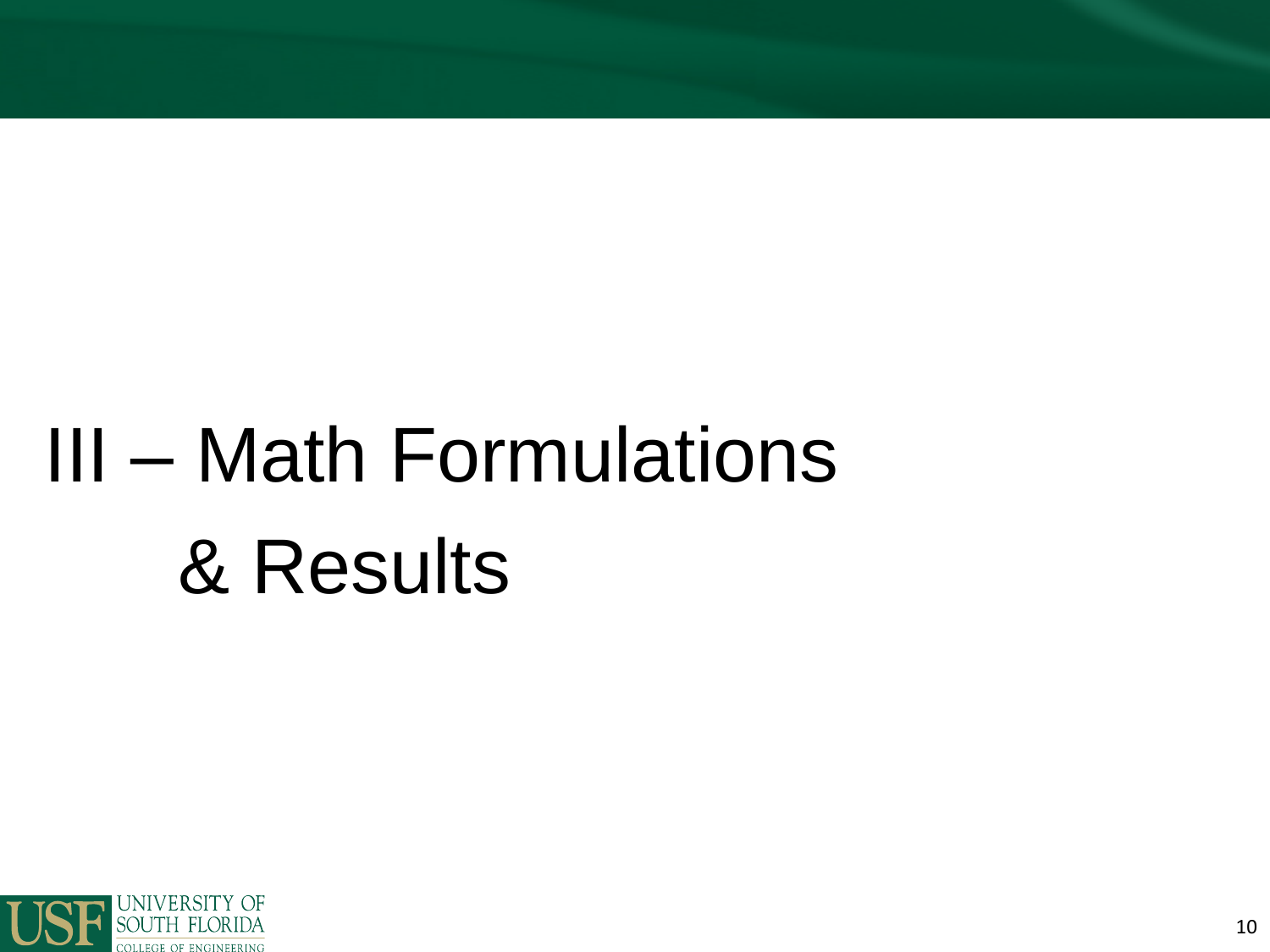### Vulnerability Analysis with Switching

- z<sub>i</sub>: binary variable for switching (0 open, 1 closed)
- W<sub>i</sub>: binary variable for forced outage

$$
\max_{w \in A} \min \sum_{j} (load \, shed)_{j}
$$
\n
$$
st. \, z_{l}w_{l}(\theta_{m} - \theta_{n} - x_{l}f_{l}^{mn}) = 0, \forall l \longrightarrow \text{DC flow}
$$
\n
$$
-F_{l}z_{l}w_{l} \leq f_{l}^{mn} \leq z_{l}w_{l}F_{l}, \forall l \longrightarrow \text{Flow bounds}
$$
\n
$$
p_{i}^{n} \leq P_{i}^{max}, \forall i
$$
\n
$$
d_{j}^{n} \leq D_{j}^{n}, \forall j
$$
\n
$$
\sum_{l} f_{l}^{n} + p_{i}^{n} = \sum_{l} f_{l}^{n} + d_{j}^{n}, \forall n \longrightarrow \text{Node balance}
$$
\n
$$
p_{i}^{n} \geq 0, d_{j}^{n} \geq 0, f_{l}^{mn}, \theta_{n} \text{ free}, z_{l} \in \{0, 1\}
$$
\n
$$
\mathcal{H} = \{w_{l} \in \{0, 1\}, \sum_{l} (1 - w_{l}) \leq K\} \longrightarrow \text{N-k conting.}
$$
\n
$$
t = \{w_{l} \in \{0, 1\}, \sum_{l} (1 - w_{l}) \leq K\}
$$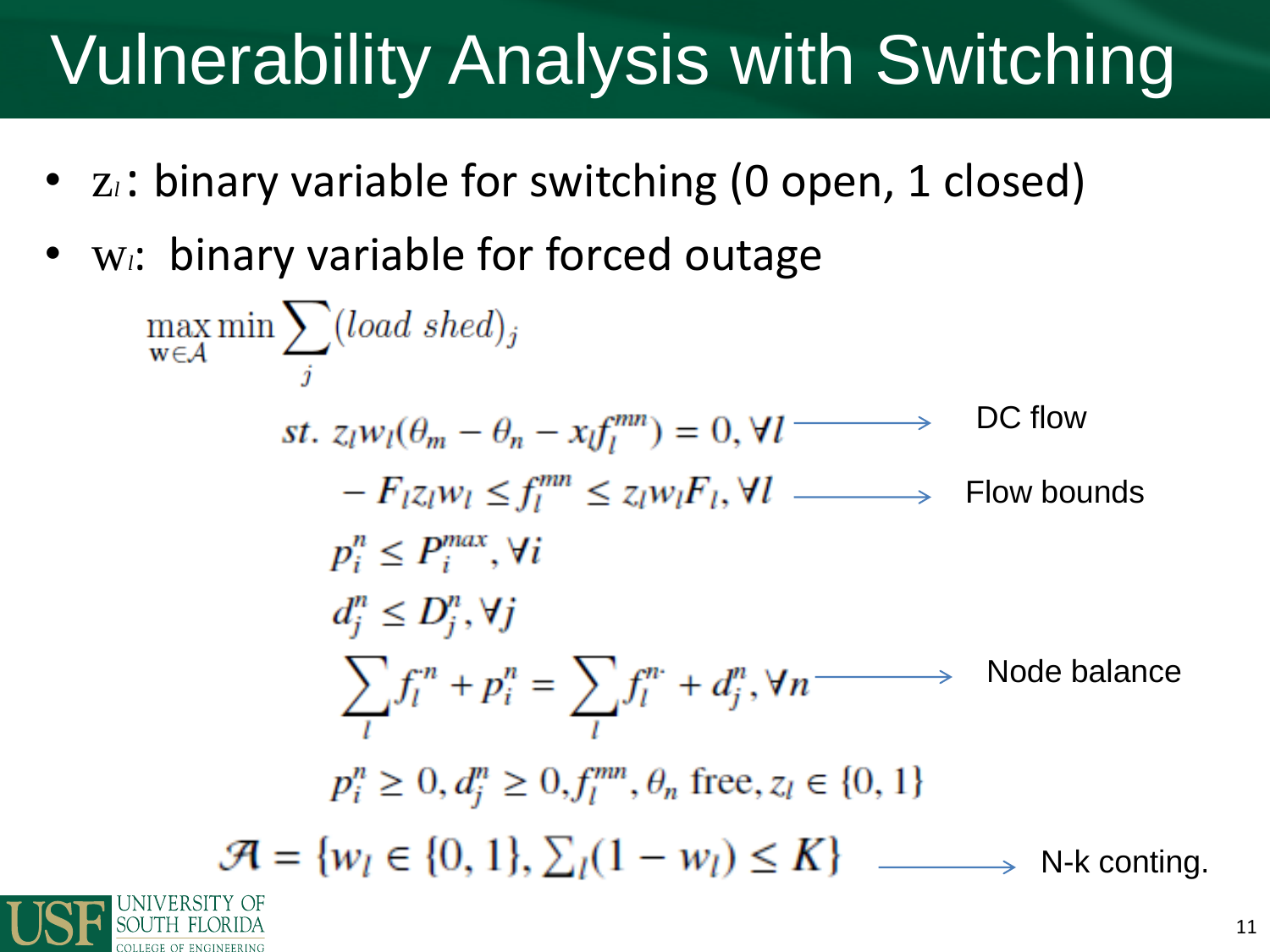### Vulnerability Analysis with Switching

- An open problem (A. Delgadillo et al. TPWRS 2010)
- The inner problem is an Mixed Integer Program
	- No valid KKT conditions or strong duality
	- No effective algorithm available
- Bi-level to Tri-level

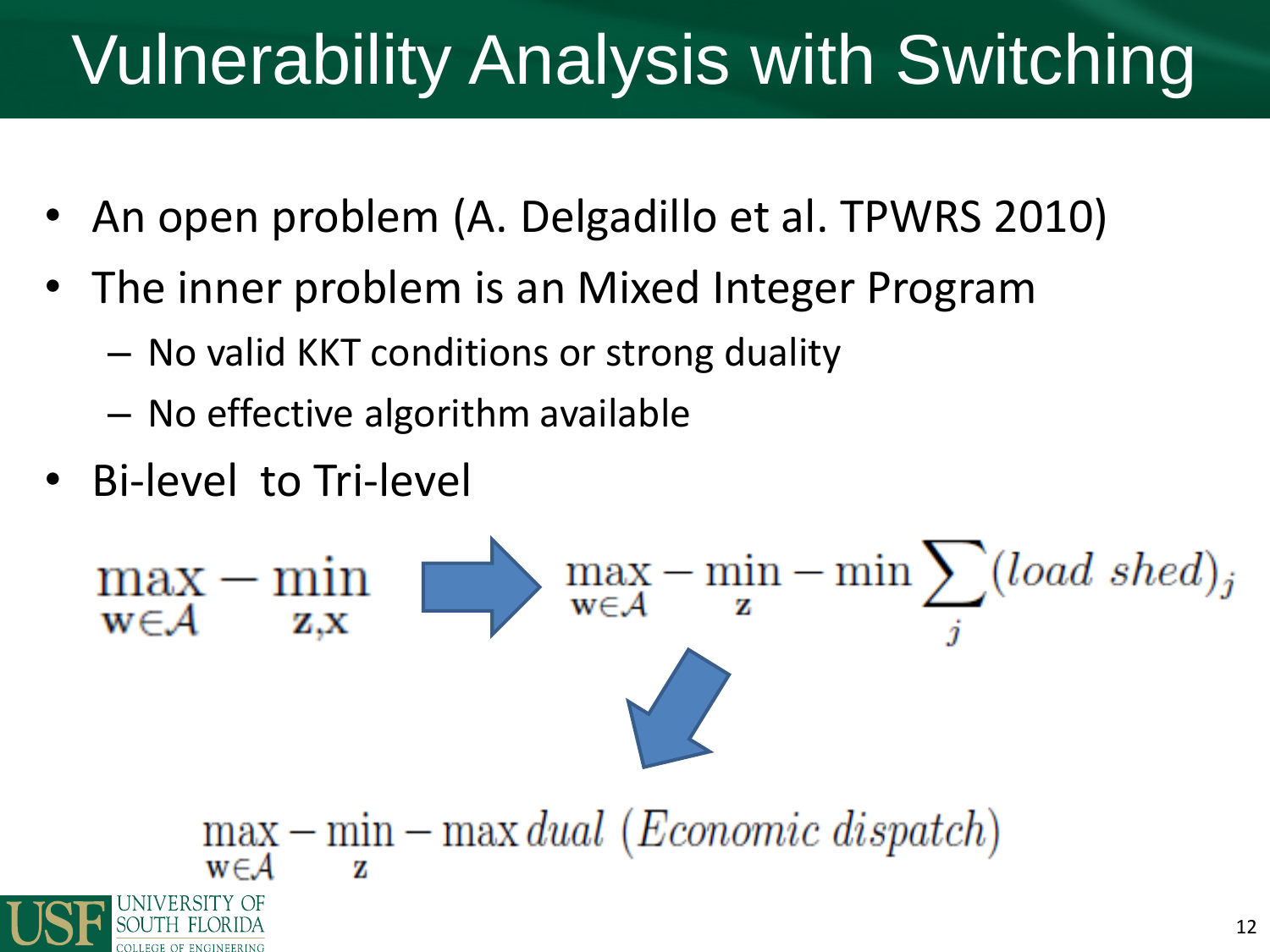### Vulnerability Analysis with Switching

- Benchmark with A. Table: Algorithm Performance Comparison for IEEE One-Area RTS-96 Systems Delgadillo et al.
- MSBD: multi-start Benders decomposition
- C&CG: columnand-constraint generation
- \*Inexact solutions in MSBD

| K              | of<br>(s)<br>Time | of<br>Time<br>(s) | <b>Iterations</b> |  |
|----------------|-------------------|-------------------|-------------------|--|
|                | MSBD              | C&CG              | of C&CG           |  |
| 1              | 18.48             | 23.48             |                   |  |
| 2              | 293.31*           | 22.01             | 6                 |  |
| 3              | 2261.59*          | 20.51             | 6                 |  |
| 4              | 2180.67*          | 19.42             | 4                 |  |
| 5              | $1610.35*$        | 17.92             | 2                 |  |
| 6              | 1520.47*          | 17.04             | 2                 |  |
| 7              | 0.89              | 16.24             |                   |  |
| 8              | 1312.42*          | 15.65             | 3                 |  |
| 9              | 1155.64*          | 14.77             | 2                 |  |
| 10             | 1029.01*          | 14.28             | 2                 |  |
| 11             | 0.85              | 13.48             |                   |  |
| 12             | 0.88              | 12.85             |                   |  |
| <b>Average</b> | 948.71            | 17.30             |                   |  |
| <b>Time</b>    |                   |                   |                   |  |

\* indicating the solution quality is unknown in MSBD.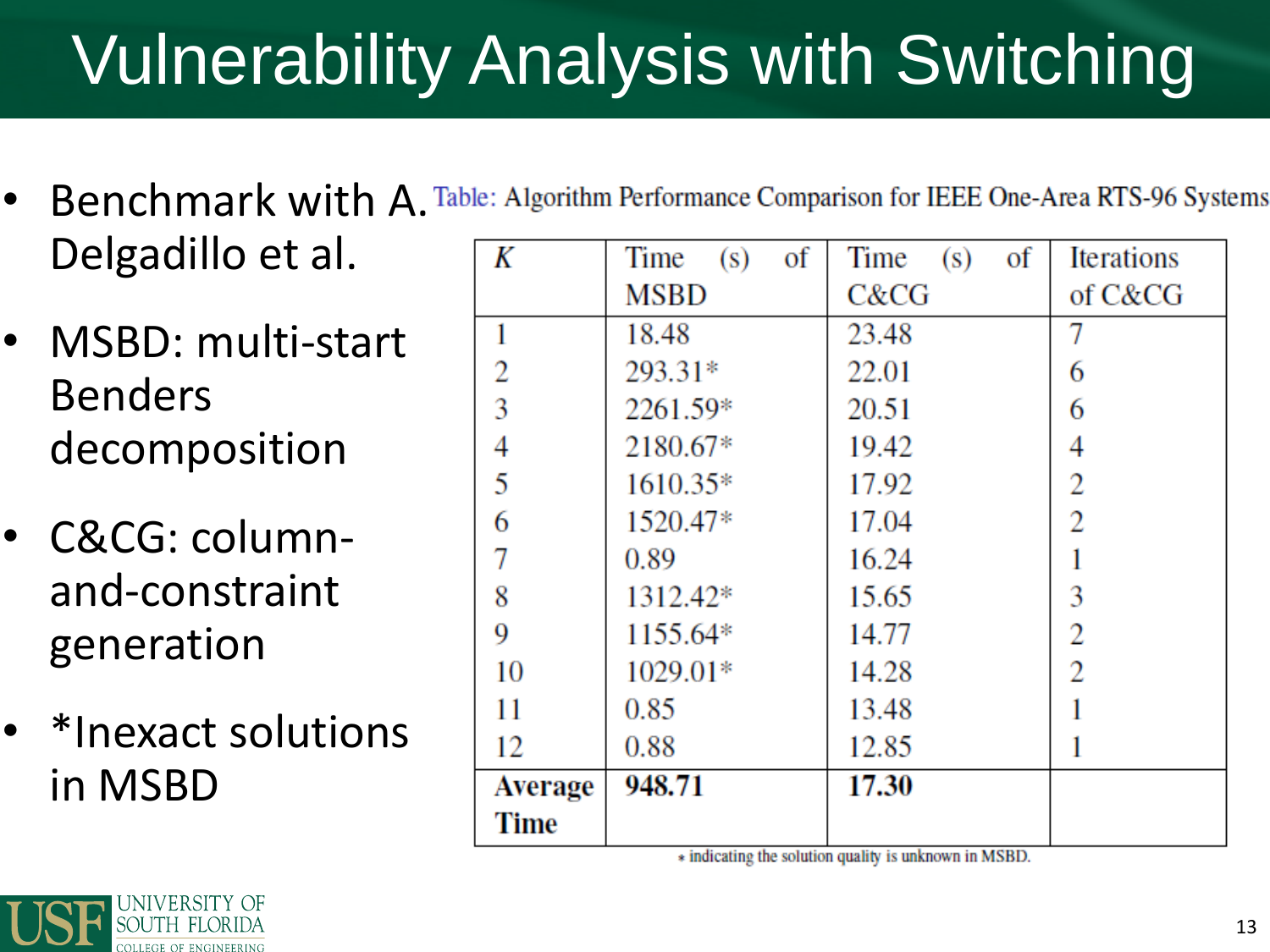#### Benefits of Line Switching



• Very useful when k is small

**FGE OF ENGINEERING** 

• On average: 22.4% load reduction in N-k contingencies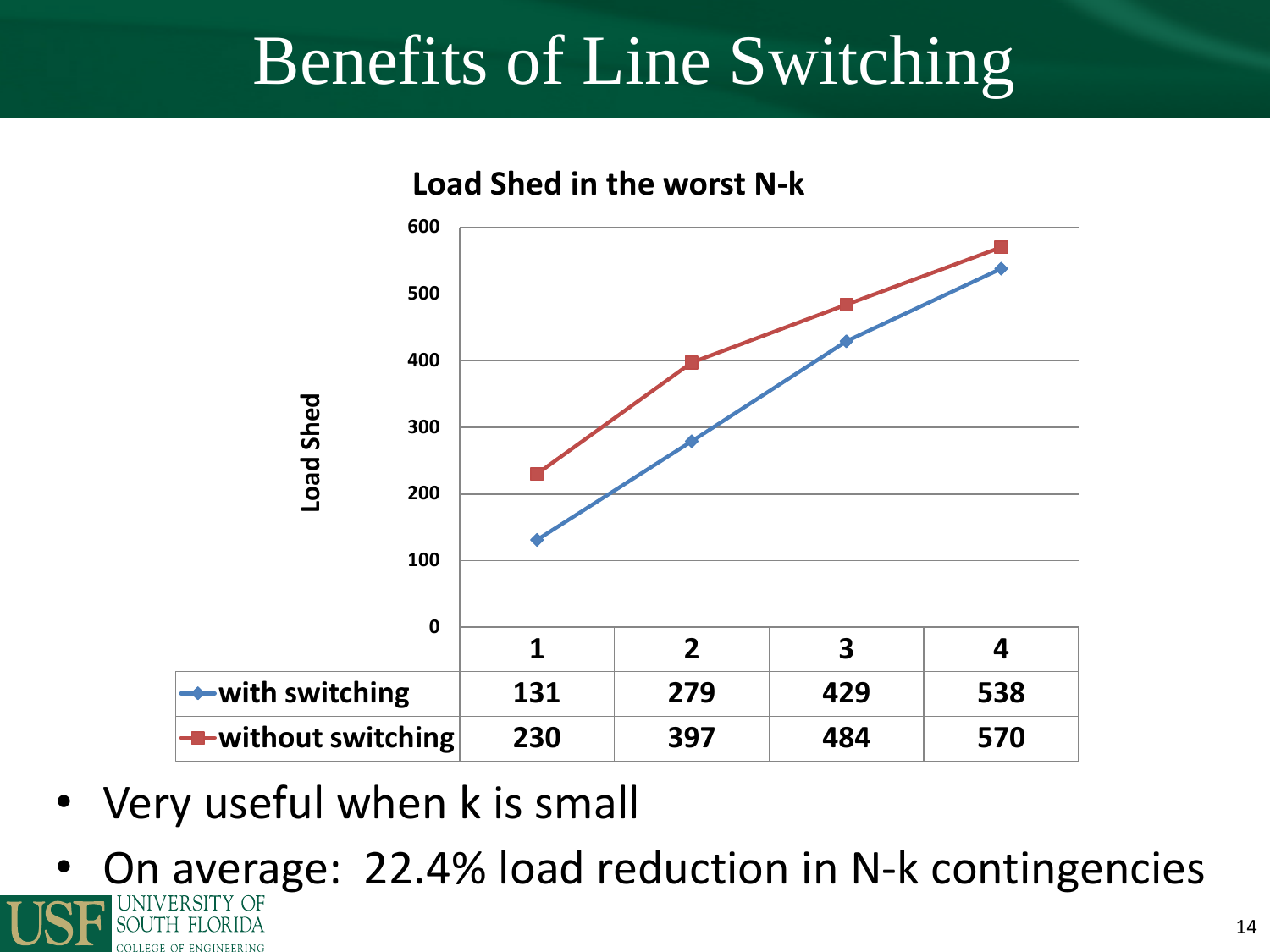### Grid Expansion with Line Switching



15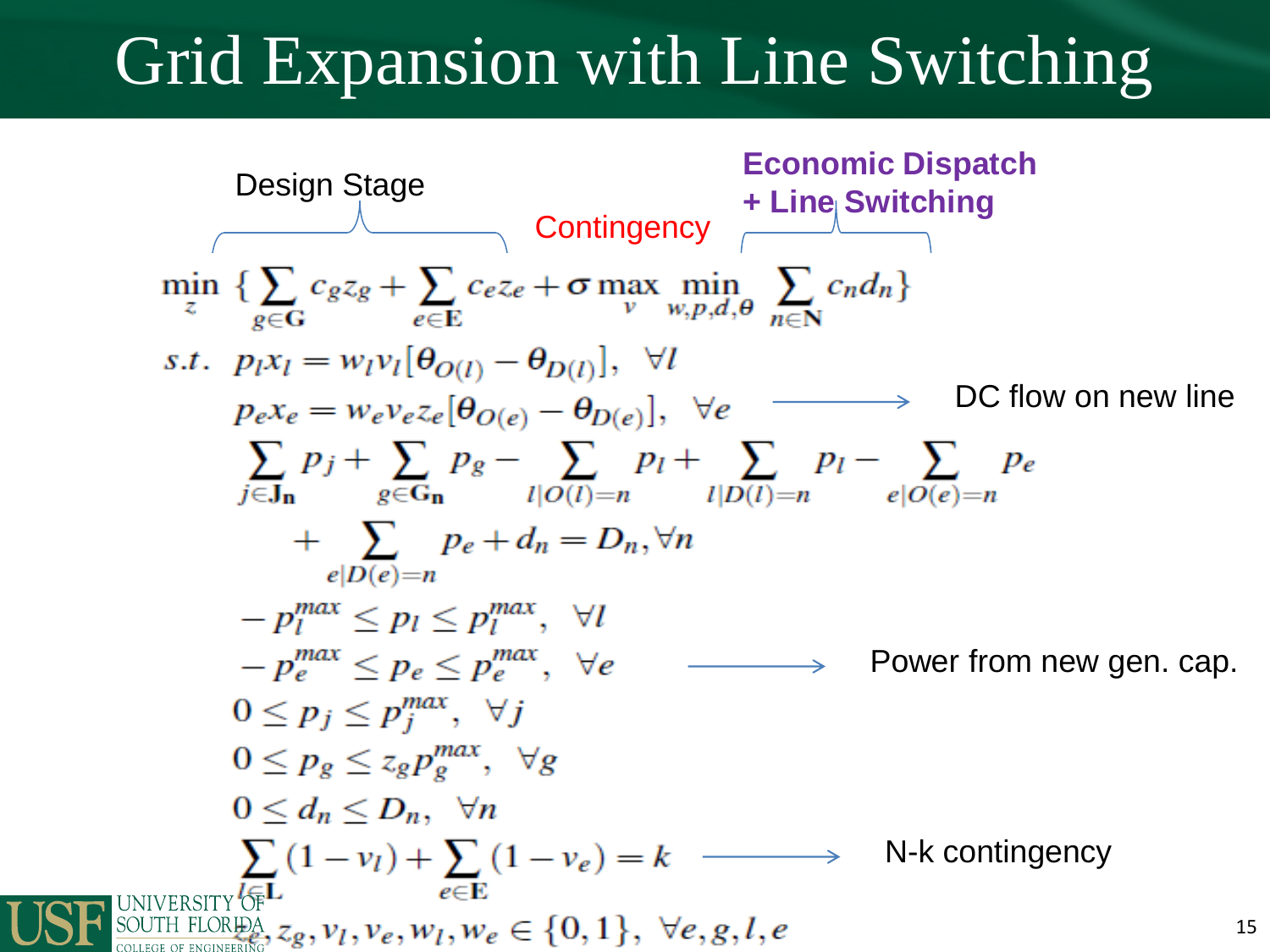### Grid Expansion with Line Switching

- **Column-andconstraint implemented in a nested fashion (NCCG)**
- **May need a larger number of iterations in outer+inner loops**
- **Algorithm improvement is important**

OLLEGE OF ENGINEERING

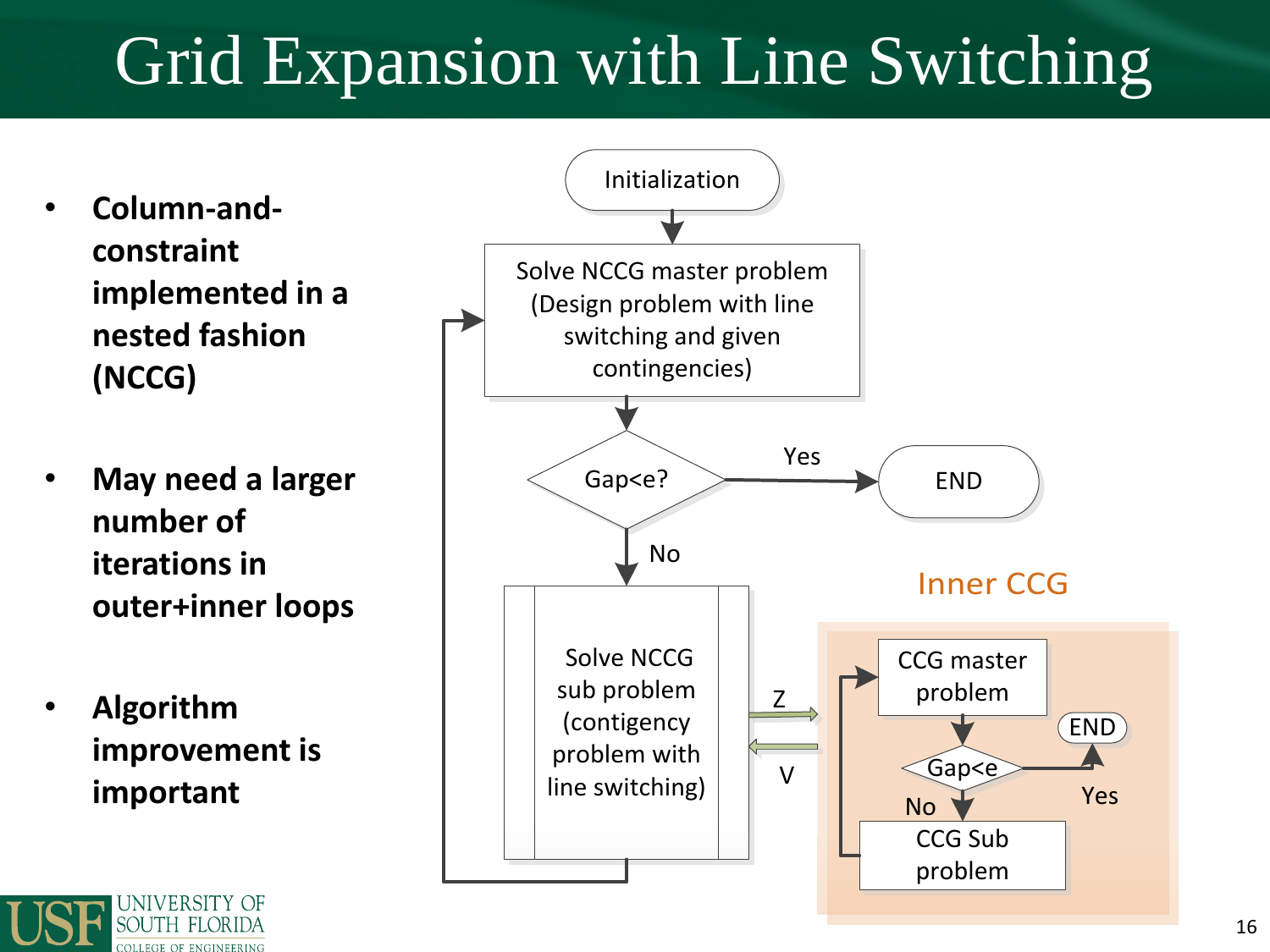### A Hardening Illustration (no new cap.)



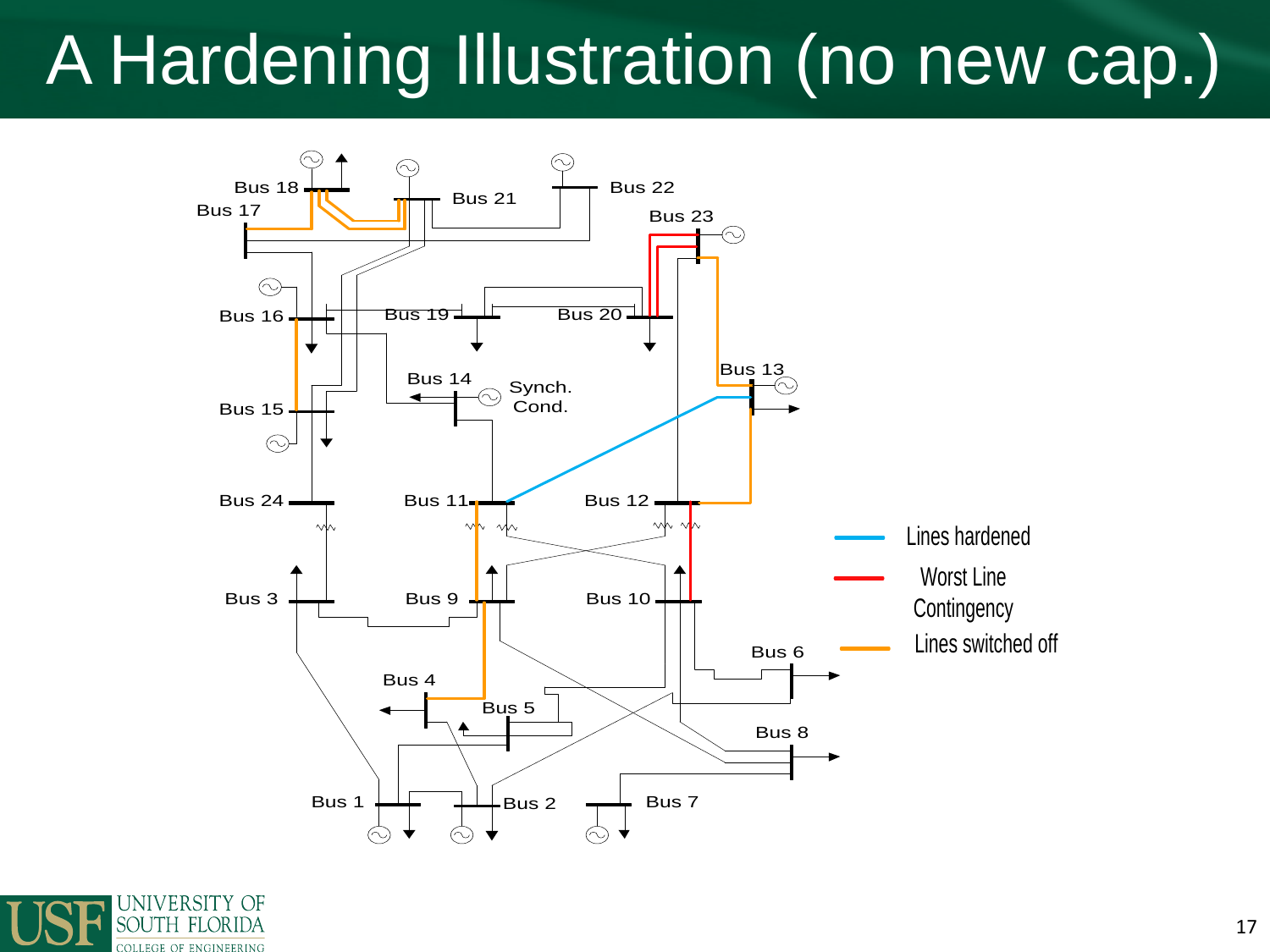### Benefits of Line Switching in Hardening



22.8 % reduction in load shed through line switching

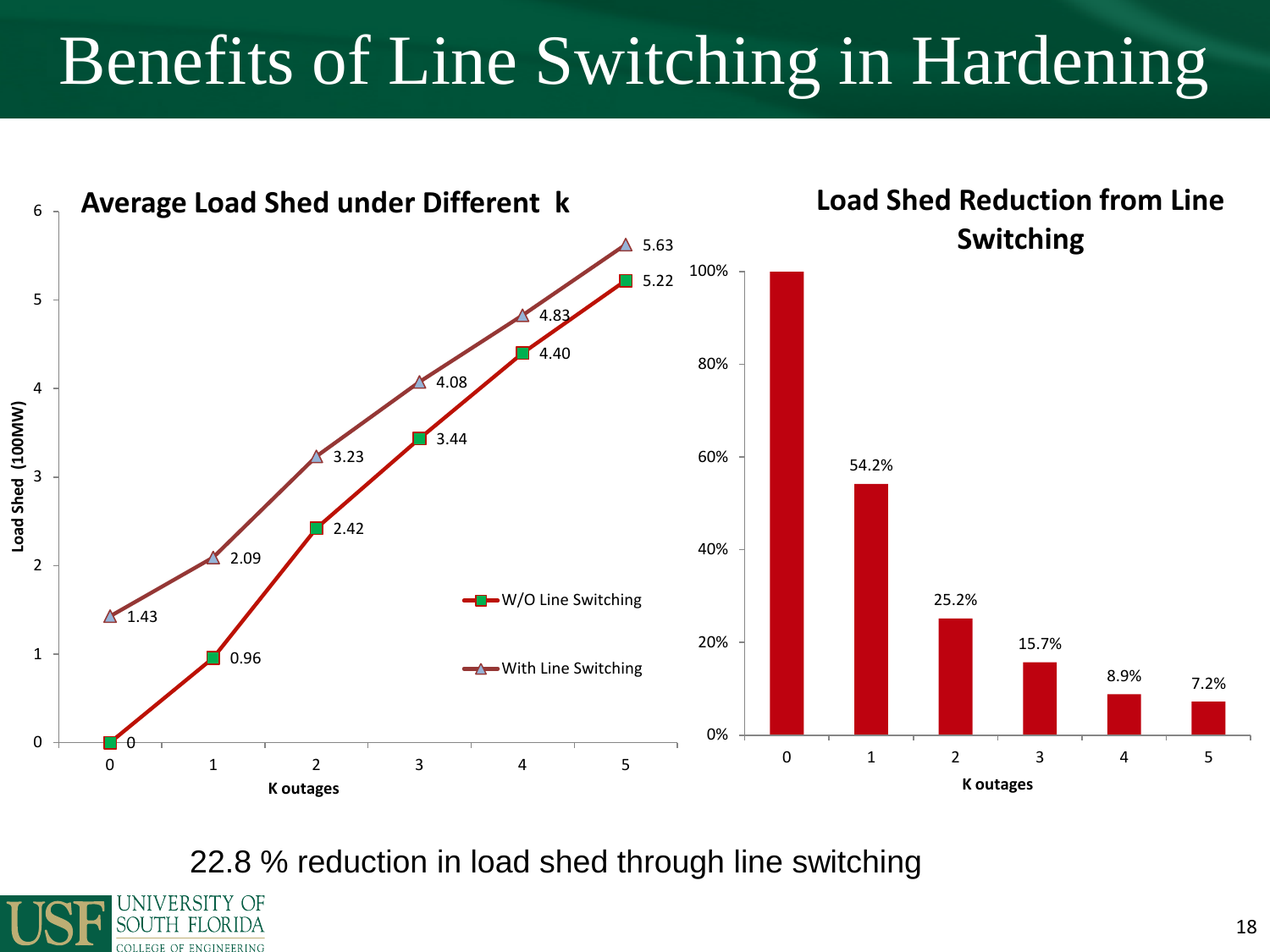## IV - Algorithm Improvement

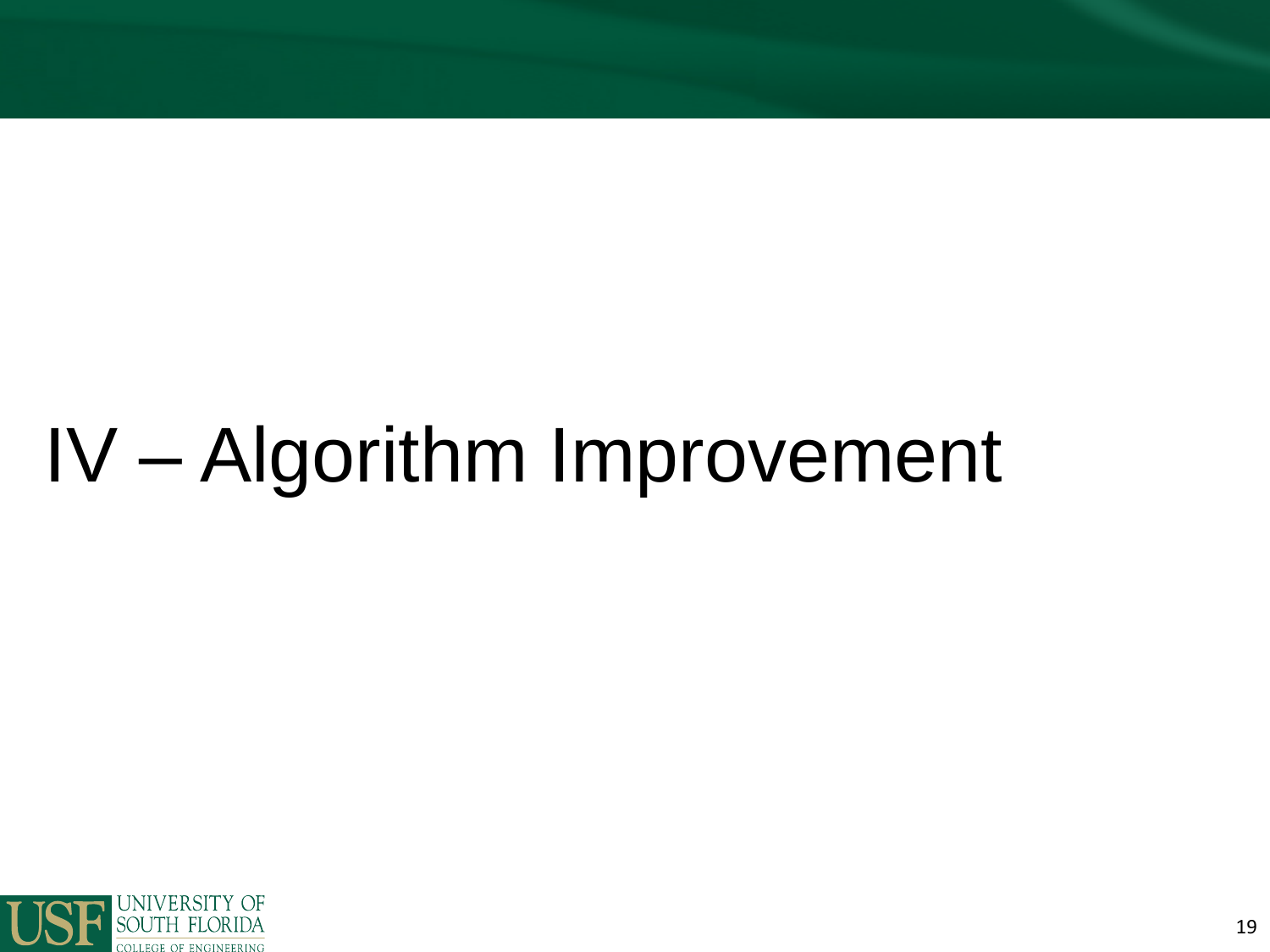### Algorithm Improvements

- Initialization with your intelligence
	- Analyzing problem structure to identify "worst case" scenarios
	- Analyzing problem structure to identify "most promising" line switching
- Make use of multi-optimal solutions from solvers
- Do you need to solve the problem to optimality before termination? – No. Adjust your opt. tolerance..
- More tricks welcome to discuss

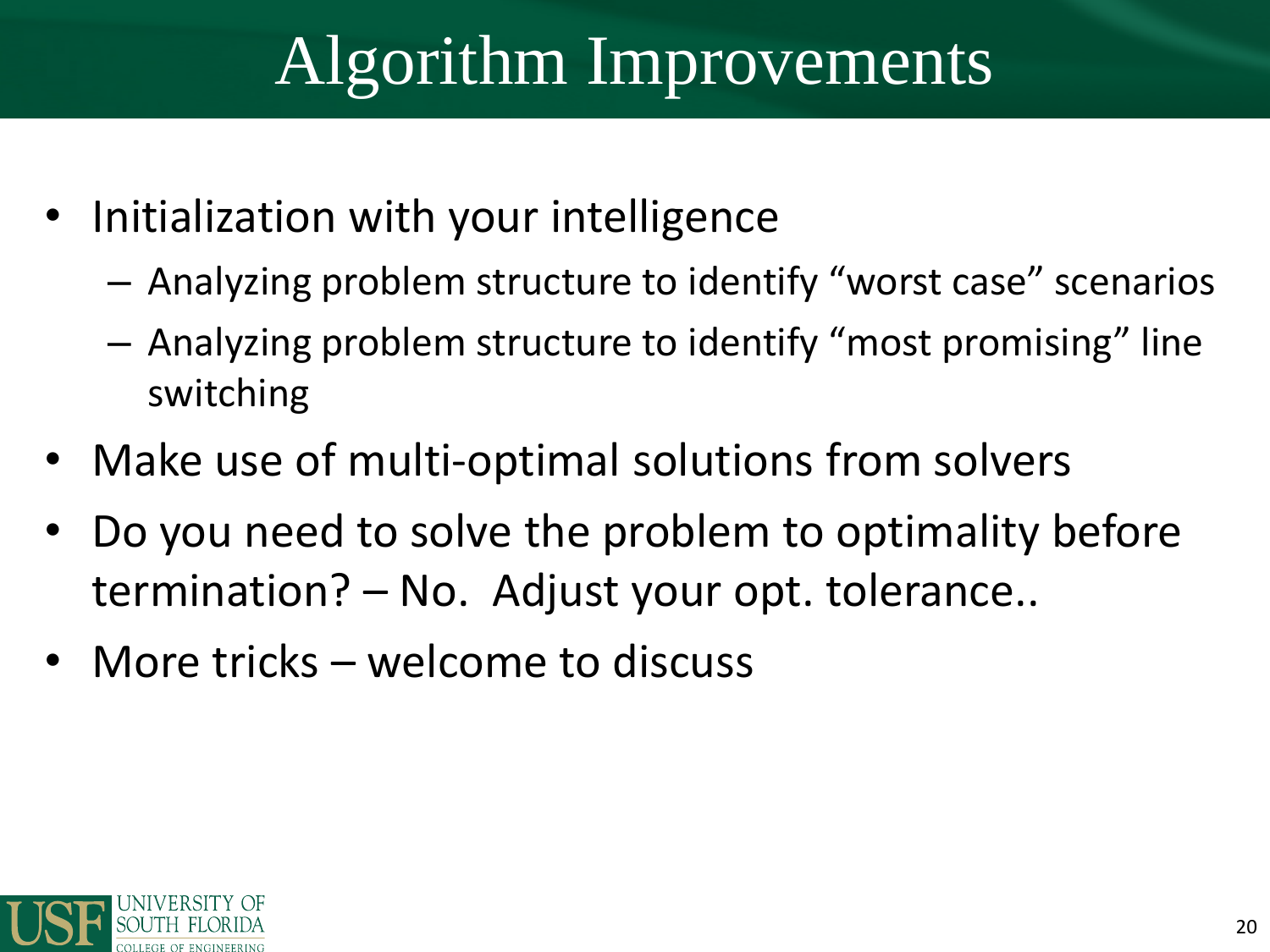### Example of CPU Time Reduction

On a random data set of vulnerability analysis problem on IEEE-96 RTS

| Our basic method | with Initial switching |  |
|------------------|------------------------|--|
| 1.2              | 2.4                    |  |
| 4.9              | 15.4                   |  |
| 9.3              | 12.8                   |  |
| 20.9             | 41.6                   |  |
| 185.9            | 6.1                    |  |
| 613              | 2623.34                |  |
| 137.2            | 16.5                   |  |
| 1220             | 18.8                   |  |
| 6949.1           | 19.6                   |  |
| 453.6            | <b>10</b>              |  |
| 99.8             | 3.8                    |  |
| 10.701           | 3.3                    |  |
| 808.8000833      | 231.1366667            |  |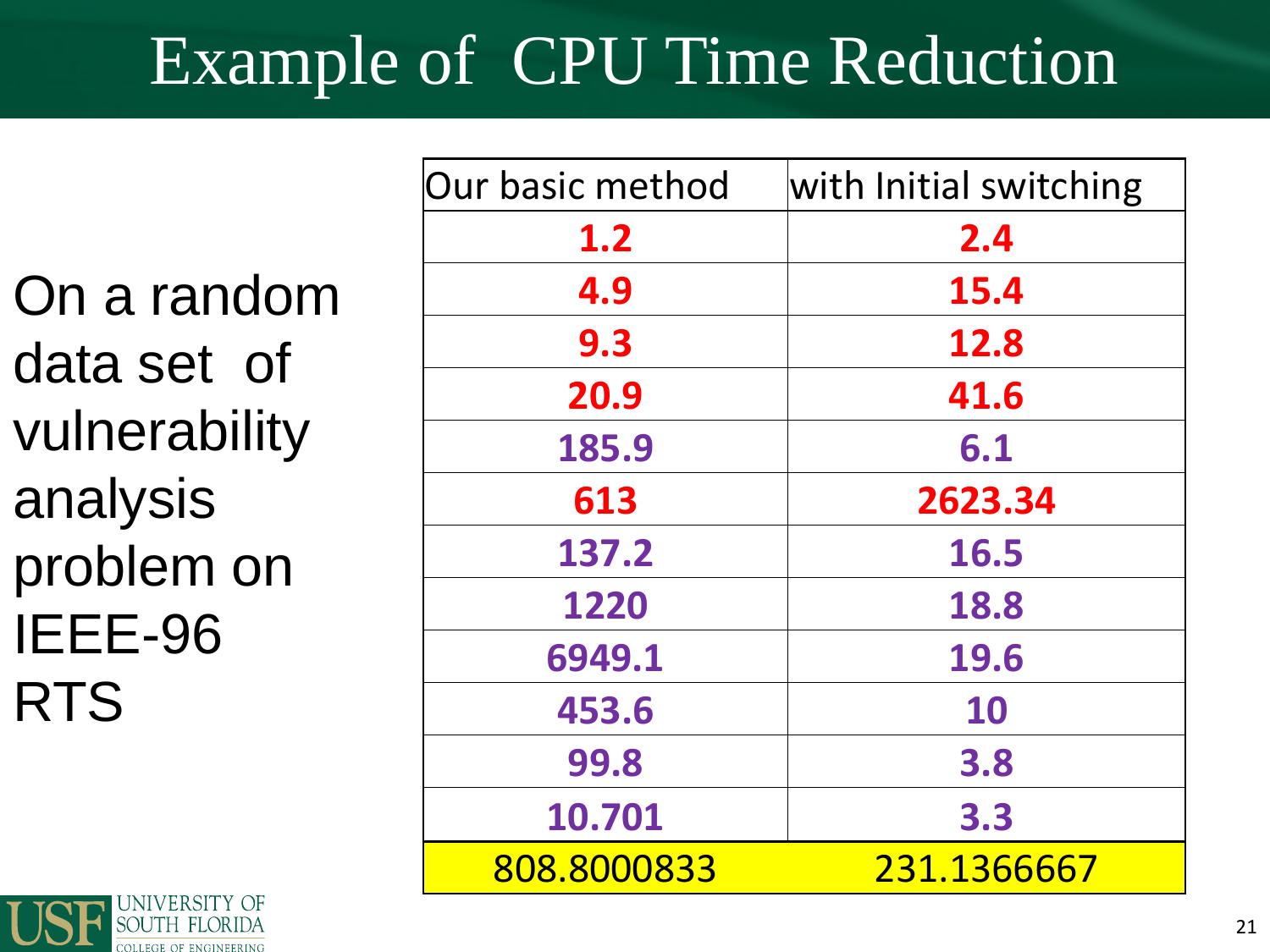### V - Conclusions

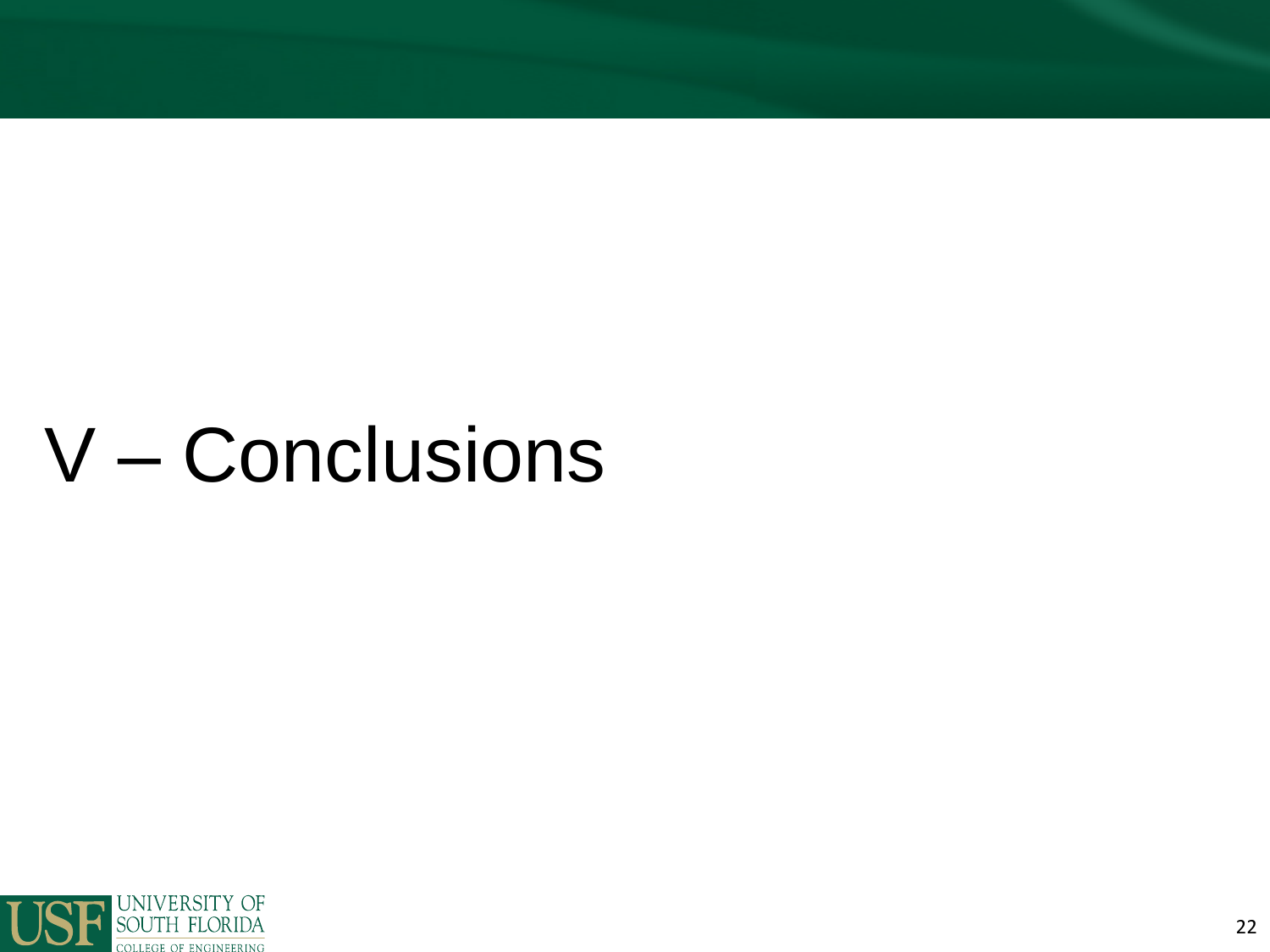### Conclusions

- Column-and-constraint generation algorithm is far better than Benders decomposition
- Nested Column-and-constraint generation can deal with mixed integer recourse problem inside two-stage robust grid expansion/unit commitment problem
- Line switching can be very effective in load shed reduction
- More advanced algorithm improvements are needed